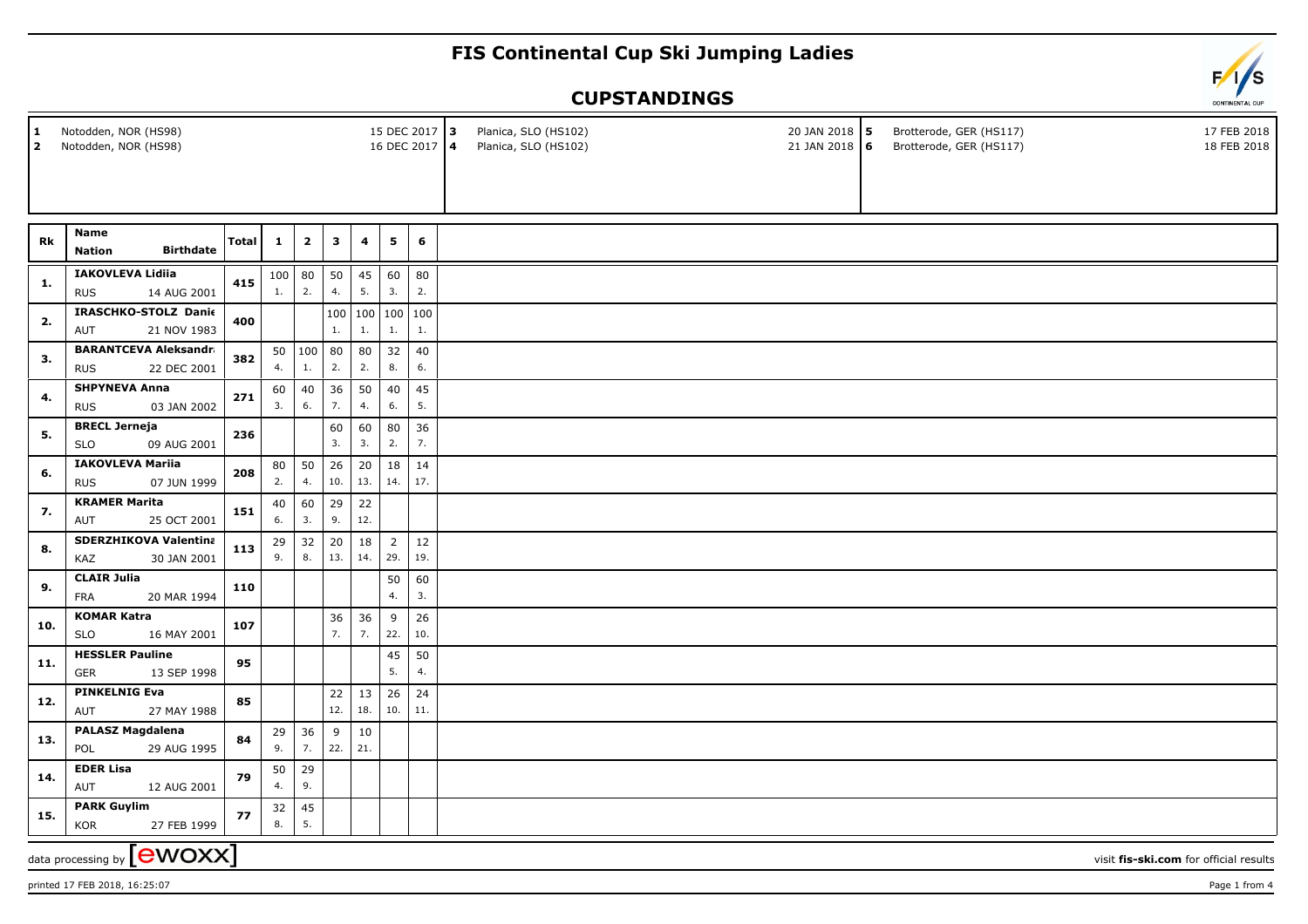| Rk  | Name<br><b>Birthdate</b><br><b>Nation</b>                 | <b>Total</b> | $\mathbf{1}$ | $\mathbf{2}$          | $\mathbf{3}$ | 4         | 5                              | 6                              |  |
|-----|-----------------------------------------------------------|--------------|--------------|-----------------------|--------------|-----------|--------------------------------|--------------------------------|--|
| 16. | <b>PAILLARD Oceane</b><br>08 DEC 2000<br>FRA              | 76           |              |                       | 40<br>6.     | 15<br>16. | 14<br>17.                      | $\overline{7}$<br>24.          |  |
| 17. | <b>REISCH Agnes</b><br>11 OCT 1999<br>GER                 | 69           |              |                       | 45<br>5.     | 24<br>11. |                                |                                |  |
| 18. | <b>BLAZKOVA Barbora</b><br>23 SEP 1997<br>CZE             | 68           |              |                       | 24<br>11.    | 11<br>20. | 22<br>12.                      | 11<br>20.                      |  |
| 19. | <b>PAGNIER Josephine</b><br><b>FRA</b><br>04 JUN 2002     | 62           |              |                       | 16<br>15.    | 40<br>6.  | $\overline{\mathbf{3}}$<br>28. | $\overline{\mathbf{3}}$<br>28. |  |
| 19. | <b>FREITAG Selina</b><br><b>GER</b><br>19 MAY 2001        | 62           |              |                       | 11<br>20.    | 32<br>8.  | 10<br>21.                      | 9<br>22.                       |  |
| 21. | <b>MRAKOTOVA Jana</b><br>CZE<br>24 JUL 1999               | 61           |              |                       | 16<br>15.    | 16<br>15. | 16<br>15.                      | 13<br>18.                      |  |
| 22. | <b>GRAESSLER Ulrike</b><br>17 MAY 1987<br>GER             | 58           |              |                       |              |           | 36<br>7.                       | 22<br>12.                      |  |
| 22. | <b>RUPPRECHT Anna</b><br><b>GER</b><br>29 DEC 1996        | 58           |              |                       |              |           | 29<br>9.                       | 29<br>9.                       |  |
| 24. | <b>KABLUKOVA Ksenia</b><br><b>RUS</b><br>16 JUN 1998      | 52           |              |                       |              |           | 20<br>13.                      | 32<br>8.                       |  |
| 25. | <b>KARPIEL Kamila</b><br>POL<br>25 NOV 2001               | 48           |              |                       | $12$<br>19.  | 29<br>9.  | $\overline{4}$<br>27.          | $\overline{3}$<br>28.          |  |
| 25. | PTACKOVA Stepanka<br>CZE<br>18 MAR 2002                   | 48           | 22 <br>12.   | 26<br>10.             |              |           |                                |                                |  |
| 27. | <b>KIL Joanna</b><br>09 JUL 2000<br>POL                   | 46           | 36<br>7.     | $\overline{7}$<br>24. |              |           |                                | $\overline{3}$<br>28.          |  |
| 27. | <b>BRAATEN Ingebjoerg Sa</b><br>20 SEP 1999<br><b>NOR</b> | 46           | 22<br>12.    | 24<br>11.             |              |           |                                |                                |  |
| 27. | <b>TWARDOSZ Anna</b><br>POL<br>12 APR 2001                | 46           |              |                       | 16<br>15.    | 8<br> 23. | 12<br>19.                      | 10<br>21.                      |  |
| 30. | <b>ROESTAD Karoline</b><br>12 JUN 1995<br><b>NOR</b>      | 45           | 18<br>14.    | 15<br>16.             |              |           | 6<br>25.                       | 6<br>25.                       |  |
| 31. | <b>BELSHAW Annika</b><br>13 JUN 2002<br><b>USA</b>        | 44           | 24<br>11.    | 20<br>13.             |              |           |                                |                                |  |
| 32. | <b>SHISHKINA Veronika</b><br>KAZ<br>18 AUG 2003           | 41           | 14<br>17.    | 22<br>12.             |              |           | $\mathbf{1}$<br>30.            | $\overline{4}$<br>27.          |  |
| 33. | <b>RAJDA Kinga</b><br>POL<br>22 DEC 2000                  | 40           |              |                       |              | 14<br>17. | 11<br>20.                      | 15<br>16.                      |  |
| 33. | <b>GOERLICH Luisa</b><br>GER<br>21 DEC 1998               | 40           |              |                       |              |           | 24<br>11.                      | 16<br>15.                      |  |

data processing by **CWOXX** visit **fis-ski.com** for official results

printed 17 FEB 2018, 16:25:07 **Page 2** from 4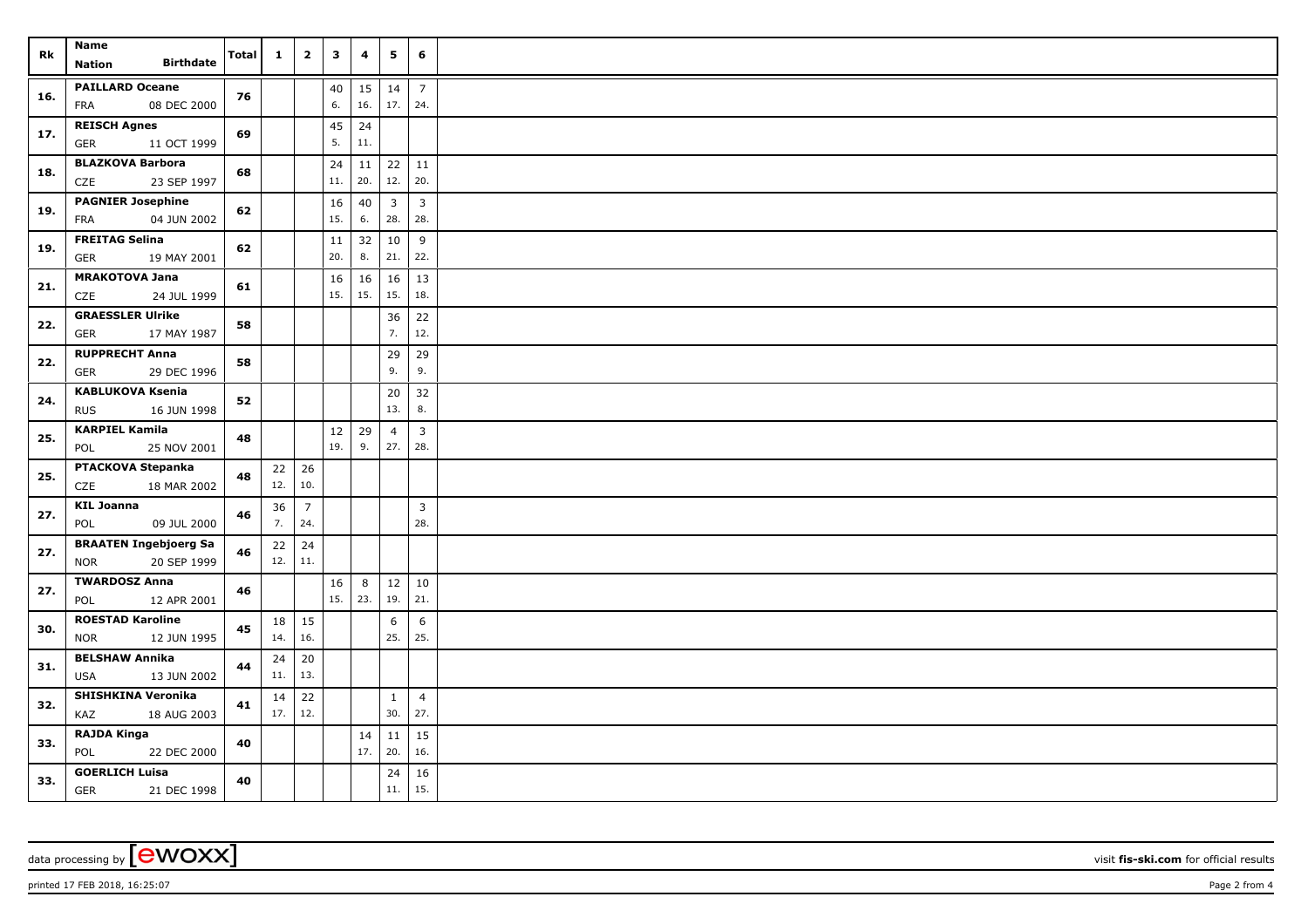|     | Name                                                | <b>Total</b> |                        |              | $\overline{\mathbf{3}}$ |                | 5              | 6                       |  |
|-----|-----------------------------------------------------|--------------|------------------------|--------------|-------------------------|----------------|----------------|-------------------------|--|
| Rk  | <b>Birthdate</b><br>Nation                          |              | $\mathbf{1}$           | $\mathbf{2}$ |                         | 4              |                |                         |  |
| 35. | URBANIJA COZ Kaja                                   |              |                        |              | 18                      | 9              | 8              | $\overline{\mathbf{3}}$ |  |
|     | 19 FEB 2001<br>SLO                                  | 38           |                        |              | 14.                     | 22.            | 23.            | 28.                     |  |
| 36. | <b>LANCHO Arantxa</b>                               | 36           |                        |              | 8                       | 13             | $\overline{7}$ | 8                       |  |
|     | <b>GER</b><br>23 FEB 2000                           |              |                        |              | 23.                     | 18.            | 24.            | 23.                     |  |
| 37. | <b>RAUDASCHL Elisabeth</b>                          | 35           |                        |              | 6                       | 29             |                |                         |  |
|     | 07 NOV 1997<br>AUT                                  |              |                        |              | 25.                     | 9.             |                |                         |  |
| 38. | <b>TERVAHARTIALA Julia</b>                          | 34           | 16                     | 18           |                         |                |                |                         |  |
|     | 07 NOV 2002<br>FIN                                  |              | 15.   14.              |              |                         |                |                |                         |  |
| 39. | <b>ERNST Gianina</b>                                | 33           |                        |              |                         |                | 15             | 18                      |  |
|     | <b>GER</b><br>31 DEC 1998                           |              |                        |              |                         |                | 16.            | 14.                     |  |
| 39. | <b>DIEU Romane</b>                                  | 33           |                        |              |                         |                | 13             | 20                      |  |
|     | FRA<br>19 DEC 2000                                  |              |                        |              |                         |                | 18.            | 13.                     |  |
| 41. | <b>SANKEY Logan</b>                                 | 31           | $15 \mid 16$           |              |                         |                |                |                         |  |
|     | <b>USA</b><br>28 MAY 1998                           |              | 16.                    | 15.          |                         |                |                |                         |  |
| 42. | <b>KVERNMO Pernille</b>                             | 25           | 13<br>18.              | 12<br>19.    |                         |                |                |                         |  |
|     | 27 NOV 2000<br>NOR                                  |              |                        |              |                         |                |                |                         |  |
| 42. | <b>MACUGA Samantha</b><br>17 FEB 2001<br><b>USA</b> | 25           | 12<br>19.              | 13<br>18.    |                         |                |                |                         |  |
|     | <b>AMBLE Eva Elise Johanse</b>                      |              |                        |              |                         |                |                |                         |  |
| 44. | 11 AUG 1999<br><b>NOR</b>                           | 24           | 10 <sup>1</sup><br>21. | 14<br>17.    |                         |                |                |                         |  |
|     | <b>SKATVEDT Karoline</b>                            | 22           | 11                     | 11           |                         |                |                |                         |  |
| 45. | <b>NOR</b><br>02 APR 2000                           |              | 20.                    | 20.          |                         |                |                |                         |  |
|     | <b>HOFFMANN Anna</b>                                | 19           | 9                      | 10           |                         |                |                |                         |  |
| 46. | 28 MAR 2000<br>USA                                  |              | 22.                    | 21.          |                         |                |                |                         |  |
|     | <b>BAARSET Astrid Louise</b>                        |              | 8                      | 8            |                         |                |                |                         |  |
| 47. | 30 JAN 2000<br><b>NOR</b>                           | 16           | 23.                    | 23.          |                         |                |                |                         |  |
| 47. | <b>MOBERG Astrid</b>                                |              | $\overline{7}$         | 9            |                         |                |                |                         |  |
|     | SWE<br>19 JUN 2001                                  | 16           | 24.                    | 22.          |                         |                |                |                         |  |
| 49. | <b>SEIFERT Alexandra</b>                            | 14           |                        |              | $\overline{7}$          | $\overline{7}$ |                |                         |  |
|     | GER<br>23 DEC 2000                                  |              |                        |              | 24.                     | 24.            |                |                         |  |
| 50. | MAZI Pia                                            | 13           |                        |              | 13                      |                |                |                         |  |
|     | <b>SLO</b><br>23 DEC 2002                           |              |                        |              | 18.                     |                |                |                         |  |
| 51. | <b>TUKHTAEVA Alina</b>                              | 12           | 6                      | 6            |                         |                |                |                         |  |
|     | KAZ<br>15 AUG 2001                                  |              |                        | 25.          | 25.                     |                |                |                         |  |
| 52. | <b>MILITARU Carina Alexan</b>                       | 11           |                        |              | 6                       | 5              |                |                         |  |
|     | ROU<br>11 JAN 2001                                  |              |                        |              | 25.                     | 26.            |                |                         |  |
| 52. | <b>AVOCAT GROS Oceane</b>                           | 11           |                        |              | 11                      |                |                |                         |  |
|     | <b>FRA</b><br>23 APR 1997                           |              |                        |              | 20.                     |                |                |                         |  |

data processing by **CWOXX** visit fis-ski.com for official results

printed 17 FEB 2018, 16:25:07 **Page 3** from 4